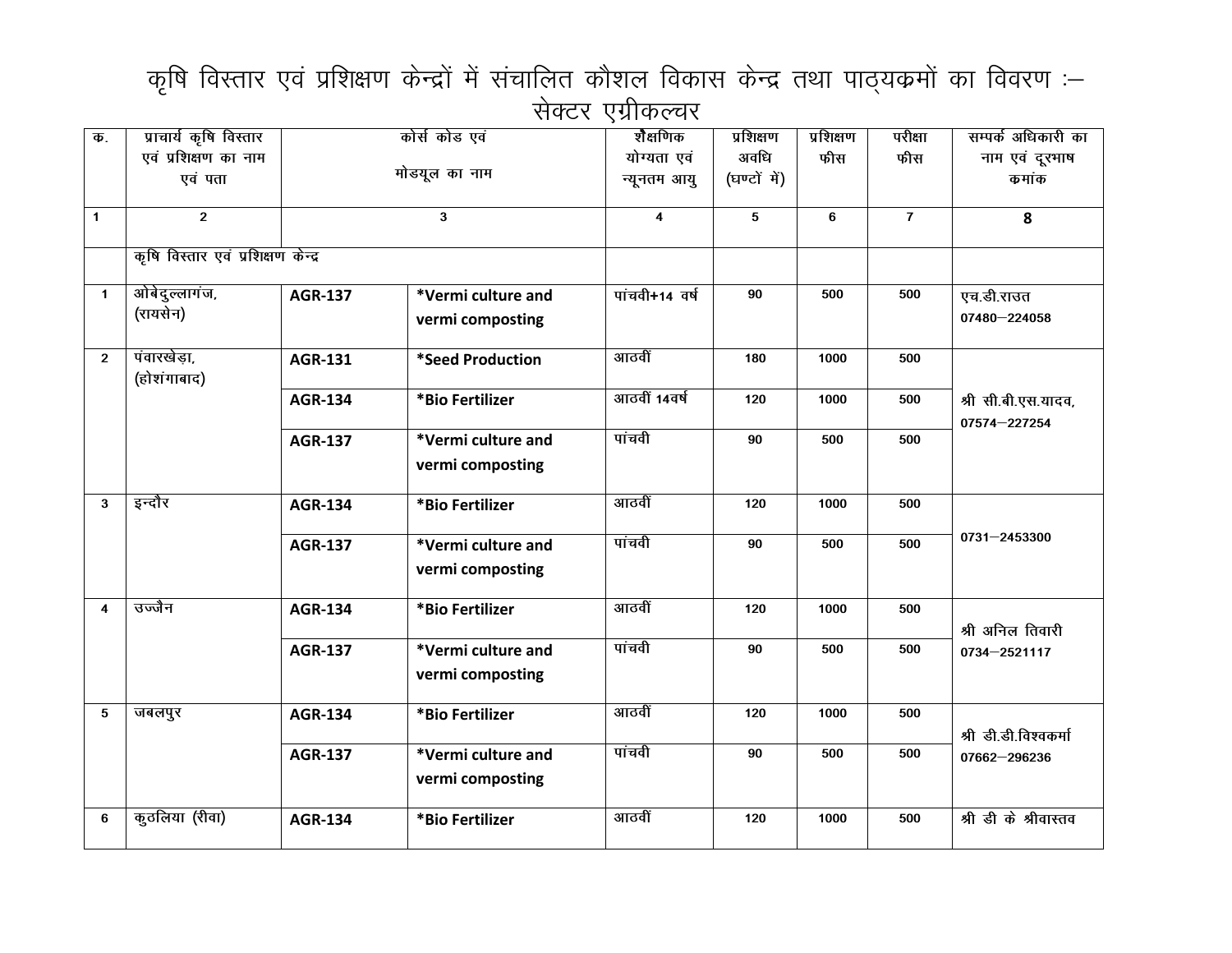| $\overline{\Phi}$ . | प्राचार्य कृषि विस्तार              | कोर्स कोड एवं  |                                        | शैक्षणिक                | प्रशिक्षण    | प्रशिक्षण | परीक्षा      | सम्पर्क अधिकारी का              |
|---------------------|-------------------------------------|----------------|----------------------------------------|-------------------------|--------------|-----------|--------------|---------------------------------|
|                     | एवं प्रशिक्षण का नाम                |                |                                        | योग्यता एवं             | अवधि         | फीस       | फीस          | नाम एवं दूरभाष                  |
|                     | एवं पता                             |                | मोडयूल का नाम                          | न्यूनतम आयु             | (घण्टों में) |           |              | कमांक                           |
| $\mathbf{1}$        | $\mathbf{2}$                        |                | $\mathbf{3}$                           | $\overline{\mathbf{4}}$ | 5            | 6         | $\mathbf{7}$ | 8                               |
|                     |                                     | <b>AGR-137</b> | *Vermi culture and<br>vermi composting | पांचवी                  | 90           | 500       | 500          | 9826299963                      |
| $\overline{7}$      | जावरा, (रतलाम)                      | <b>AGR-137</b> | *Vermi culture and<br>vermi composting | पांचवी                  | 90           | 500       | 500          | श्री रस्तोगी                    |
| 8                   | नौगांव (छत्तरपुर)।                  | <b>AGR-131</b> | *Seed Production                       | आठवीं                   | 180          | 1000      | 500          | श्री ए.के.जैन                   |
|                     |                                     | <b>AGR-137</b> | *Vermi culture and<br>vermi composting | पांचवी                  | 90           | 500       | 500          | 07685-256324                    |
| 9                   | आंतरी (ग्वालियर)                    | <b>AGR-131</b> | *Seed Production                       | आठवीं                   | 180          | 1000      | 500          |                                 |
|                     |                                     | <b>AGR-134</b> | *Bio Fertilizer                        | आठवीं                   | 120          | 1000      | 500          |                                 |
|                     |                                     | <b>AGR-137</b> | *Vermi culture and<br>vermi composting | पांचवी                  | 90           | 500       | 500          | श्री जे.एस.यादव<br>07525-272227 |
| 10 <sup>1</sup>     | मुरझर फार्म वारासिंवनी<br>(बालाघाट) | <b>AGR-131</b> | *Seed Production                       | आठवीं                   | 180          | 1000      | 500          | एस आर एस परस्ते                 |
|                     |                                     | <b>AGR-137</b> | *Vermi culture and<br>vermi composting | पांचवी                  | 90           | 500       | 500          | 9770803006                      |
| 11                  | सतराठी<br>(खरगोन)                   | <b>AGR-131</b> | *Seed Production                       | आठवीं                   | 180          | 1000      | 500          | श्री एस.आर. चौहान               |
|                     |                                     | <b>AGR-137</b> | *Vermi culture and<br>vermi composting | पांचवी                  | 90           | 500       | 500          | 9827839980                      |
|                     |                                     |                |                                        |                         |              |           |              |                                 |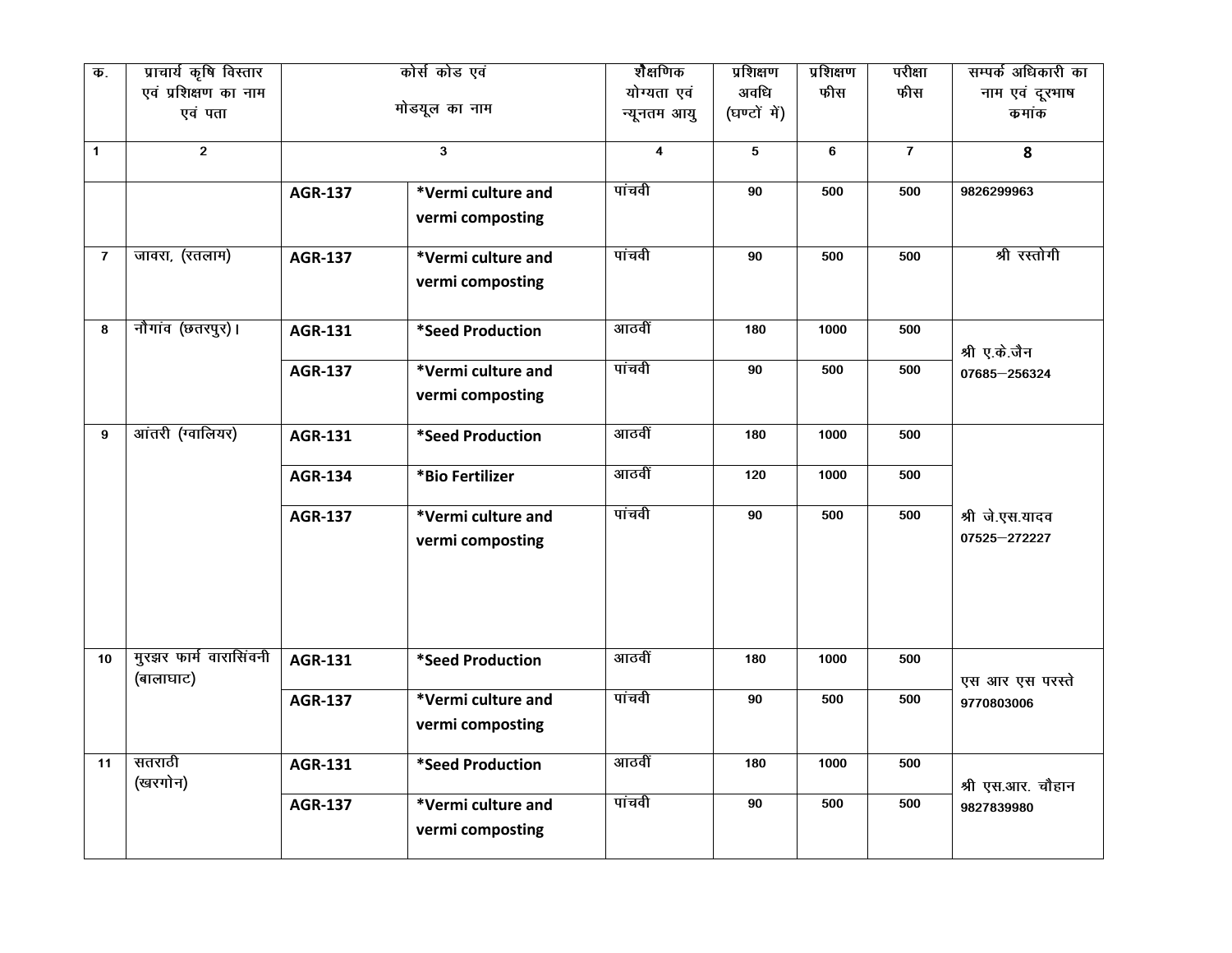| क.           | प्राचार्य कृषि विस्तार    | कोर्स कोड एवं  |                                        | शैक्षणिक                | प्रशिक्षण    | प्रशिक्षण | परीक्षा        | सम्पर्क अधिकारी का                  |
|--------------|---------------------------|----------------|----------------------------------------|-------------------------|--------------|-----------|----------------|-------------------------------------|
|              | एवं प्रशिक्षण का नाम      |                |                                        | योग्यता एवं             | अवधि         | फीस       | फीस            | नाम एवं दूरभाष                      |
|              | एवं पता                   |                | मोडयूल का नाम                          | न्यूनतम आयु             | (घण्टों में) |           |                | कमांक                               |
| $\mathbf{1}$ | $2^{\circ}$               |                | 3                                      | $\overline{\mathbf{4}}$ | 5            | 6         | $\overline{7}$ | 8                                   |
| 12           | सागर पुरानी गल्ला<br>मंडी | <b>AGR-137</b> | *Vermi culture and<br>vermi composting | पांचवी                  | 90           | 500       | 500            | प्र.आर.पी.गोयल<br>07582-241562      |
| 13           | डिण्डोरी                  | <b>AGR-131</b> | *Seed Production                       | आठवीं                   | 180          | 1000      | 500            | श्री डी.के.अग्रवाल                  |
|              |                           | <b>AGR-137</b> | *Vermi culture and<br>vermi composting | पांचवी                  | 90           | 500       | 500            | 07644-234713                        |
| 14           | बैतूल बाजार, (बैतूल)      | <b>AGR-137</b> | *Vermi culture and<br>vermi composting | पांचवी                  | 90           | 500       | 500            | प्र.श्री के.एस.यादव<br>07141-268205 |
| 15           | नरसिंहपुर                 | <b>AGR-137</b> | *Vermi culture and<br>vermi composting | पांचवी                  | 90           | 500       | 500            | श्री पी.के.शर्मा<br>8085486252      |
| 16           | शिवपुरी                   | <b>AGR-137</b> | *Vermi culture and<br>vermi composting | पांचवी                  | 90           | 500       | 500            | श्री आर.एस.शाक्यवार<br>07492-222858 |
| 17           | मुरैना                    | <b>AGR-137</b> | *Vermi culture and<br>vermi composting | पांचवी                  | 90           | 500       | 500            | श्री के.एल.कोष्टा<br>07532-232427   |
| 18           | सिंगरोली                  | <b>AGR-137</b> | *Vermi culture and<br>vermi composting | पांचवी                  | 90           | 500       | 500            |                                     |
| 19           | श्योपुरकलां               | <b>AGR-137</b> | *Vermi culture and<br>vermi composting | पांचवी                  | 90           | 500       | 500            | श्री राजीव शुक्ला<br>07530-223363   |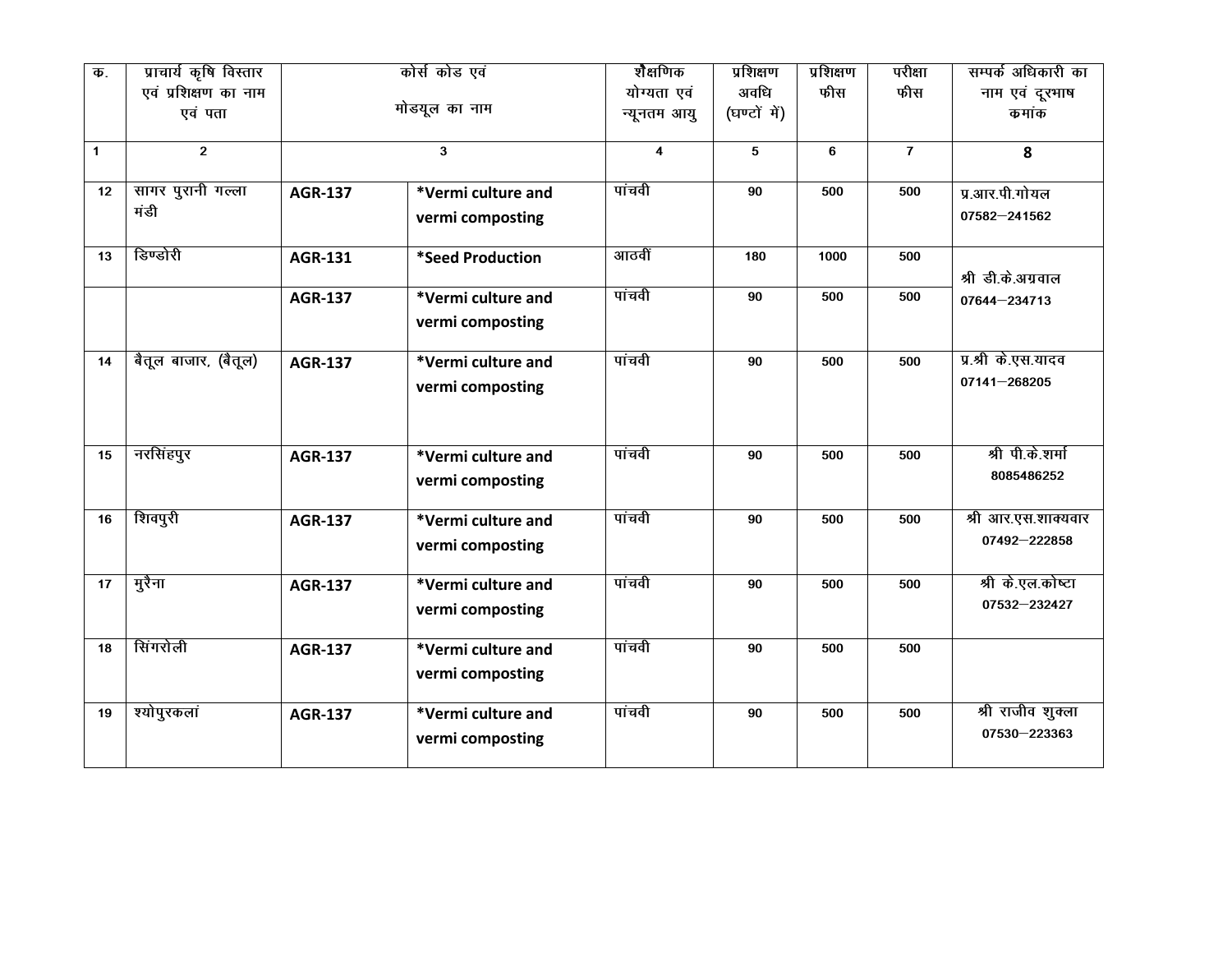## कृषि विस्तार एवं प्रशिक्षण केन्द्रों में संचालित कौशल विकास केन्द्र तथा पाठ्यक्रमों का विवरण :— सेक्टर एग्रीकल्चर

| राज्य कृषि विस्तार एवं<br>प्रशिक्षण संस्थान<br>बरखेड़ीकला भदभदा<br>रोड भोपाल | <b>AGR-140</b> | *Entrepreneurship<br>development in Agri-<br>business                         | ग्रेजूयेट<br>+20वर्ष | 480 | 2000 | 500 | श्री एम.पी. तिवारी<br>9977566498 |  |  |
|------------------------------------------------------------------------------|----------------|-------------------------------------------------------------------------------|----------------------|-----|------|-----|----------------------------------|--|--|
| कषि                                                                          |                | विस्तार एवं प्रशिक्षण केन्द्रों में संचालित कौशल विकास केन्द्र तथा पाठ्यकर्मा |                      |     |      |     | का<br>विवरण :—                   |  |  |
| सक्टर एंग्रीकल्चर                                                            |                |                                                                               |                      |     |      |     |                                  |  |  |

|                | कृषि अभियांत्रिकी<br>कर्मशाला, जबलपुर   | <b>AGR-101</b> | *Basic tractor Servicing                                             | पांचवी +16वर्ष | 150 | 1000 | 500 |                                 |
|----------------|-----------------------------------------|----------------|----------------------------------------------------------------------|----------------|-----|------|-----|---------------------------------|
|                |                                         |                |                                                                      |                |     |      |     | श्री प्रदीप कुमार अत्रेय        |
|                |                                         | <b>AGR-104</b> | *Repair, maintenance and<br>field operation of tillage<br>equipments | पांचवी +16वर्ष | 150 | 1000 | 500 | 09826183001                     |
| $\overline{2}$ | कृषि अभियांत्रिकी<br>कर्मशाला, सतना     | <b>AGR-101</b> | *Basic tractor Servicing                                             | पांचवी         | 150 | 1000 | 500 | श्री राजेश तिवारी               |
|                |                                         | <b>AGR-104</b> | *Repair, maintenance and<br>field operation of tillage<br>equipments | पांचवी         | 150 | 1000 | 500 | 09009785588                     |
| 3              | कृषि अभियांत्रिकी<br>कर्मशाला, भोपाल    | <b>AGR-101</b> | *Basic tractor Servicing                                             | पांचवी         | 150 |      | 500 | श्री शरद नारनवरे                |
|                |                                         | <b>AGR-104</b> | *Repair, maintenance and<br>field operation of tillage<br>equipments | पांचवी         | 150 | 1000 | 500 | 09826289760                     |
| 4              | कृषि अभियांत्रिकी<br>कर्मशाला, ग्वालियर | <b>AGR-101</b> | *Basic tractor Servicing                                             | पांचवी         | 150 | 1000 | 500 | श्री पी.एस.श्याम<br>09425338890 |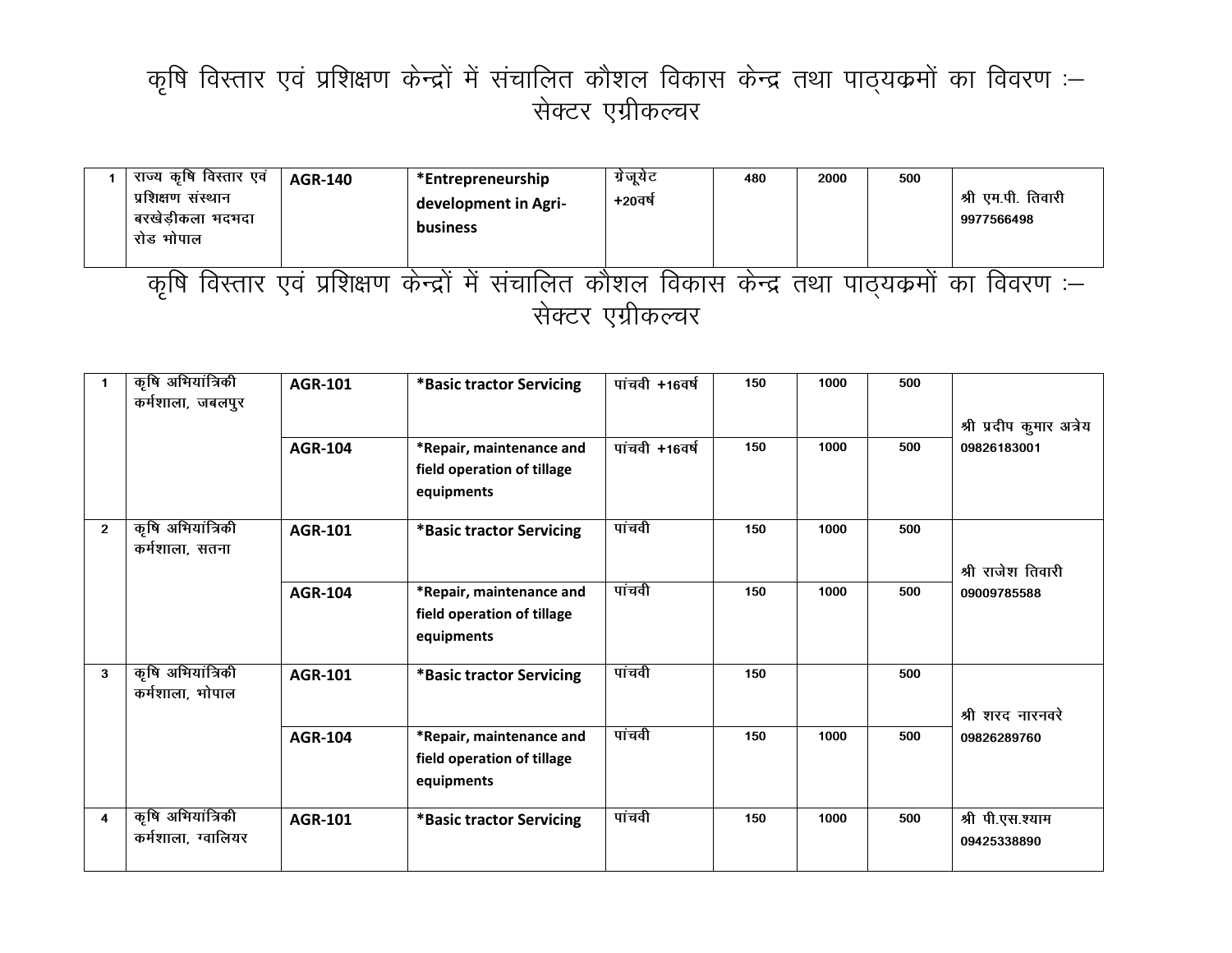## कृषि विस्तार एवं प्रशिक्षण केन्द्रों में संचालित कौशल विकास केन्द्र तथा पाठ्यक्रमों का विवरण :-सेक्टर एग्रीकल्चर

**tokgjyky usg: d`f"k fo'ofo|ky; tcyiqj**: MODULAR COURSE

| $\overline{\Phi}$ . | प्राचार्य कृषि विस्तार एवं प्रशिक्षण का                                                                      | कोर्स कोड        | शैक्षणिक                     | प्रशिक्षण          | प्रशिक्षण       | परीक्षा | सम्पर्क अधिकारी का नाम एवं                                                                            |
|---------------------|--------------------------------------------------------------------------------------------------------------|------------------|------------------------------|--------------------|-----------------|---------|-------------------------------------------------------------------------------------------------------|
|                     | नाम एवं पता                                                                                                  | एवं              | योग्यता एवं                  | अवधि               | फीस             | फीस     | दूरभाष कमांक                                                                                          |
|                     |                                                                                                              | मोडयूल का<br>नाम | न्यूनतम आयु                  | (घण्टों में)       |                 |         |                                                                                                       |
| 1.                  | कार्यक्रम समन्वयक<br>राना हनुमान सिंह कृषि<br>विज्ञान केन्द्र बडगांव पोस्ट<br>बॉक्स पाला बालाघाट. 481<br>115 | AGR 137          | $\overline{5^{th}}$ , 14 yrs | 90 hrs             | 90              | 500     | Programme Coordinator<br>Dr. A K Wankhede<br>09425637728<br>07632-246729<br>kvkbadgaon@rediffmail.com |
| 2.                  | कार्यक्रम समन्वयक<br>कृषि विज्ञान केन्द्र झांसी रोड़                                                         | <b>AGR 104</b>   | 5 <sup>th</sup>              | 160 hrs            | 150             | 800     | Programme Coordinator<br>Dr. Veena pani Srivastava                                                    |
|                     | नौगांव छतरपुर                                                                                                | <b>AGR 105</b>   | $5^{\text{th}}$              | 150 hrs            | 150             | 800     | 9826742776<br>07685-256541<br>kvk_chhattarpur@rediff.com                                              |
| 3.                  | कार्यक्रम समन्वयक<br>कृषि विज्ञान केन्द्र चंदनगांव                                                           | <b>AGR 130</b>   | 7th                          | 300 hrs            | 300             | 500     | Programme Coordinator<br>Dr. Surendra Pannase<br>09425844883                                          |
|                     | छिंदवाडा <sub>द 480</sub> 001                                                                                | <b>AGR 223</b>   | $\frac{1}{5^{th}} + 16$ yrs. | 150 hrs            | 120             | 500     | 07162-225463<br>kvk_chhindwara @rediffmail.<br>com<br>kvk.chhindwara @gmail.com                       |
| 4.                  | कार्यक्रम समन्वयक<br>कृषि विज्ञान केन्द्र बैतूल<br>बाजार बैतूल 460 004                                       | <b>AGR 132</b>   | $5th$ , 14 yrs               | $90$ hrs           | $\overline{90}$ | 500     | Programme Coordinator<br>Dr. V. K. Verma<br>09425637718<br>07141-268201                               |
|                     |                                                                                                              | <b>AGR 223</b>   | $5^{th}$ +16 yrs.            | $150$ hrs          | 120             | 500     | kvkbetul@rediffmail.com                                                                               |
| 5.                  | कार्यक्रम समन्वयक<br>कृषि विज्ञान केन्द्र जे.एन.के.<br>व्ही.व्ही आधारताल जबलपुर                              | TOY101           | $5th$ , 14 yrs               | Up to $150$<br>hrs | 240             | 800     | Programme Coordinator<br>Dr. D. P. Sharma 09425156657<br>0761-2681626<br>kvkjabalpur@rediffmail.com   |
|                     | .482004                                                                                                      | <b>AGR 137</b>   | $5^{\text{th}}$ , 14 yrs     | Up to 90<br>hrs    | 90              | 500     |                                                                                                       |
| 6.                  | कार्यक्रम समन्वयक                                                                                            | <b>AGR 104</b>   | 5 <sup>th</sup>              | 160 hrs            | 150             | 800     |                                                                                                       |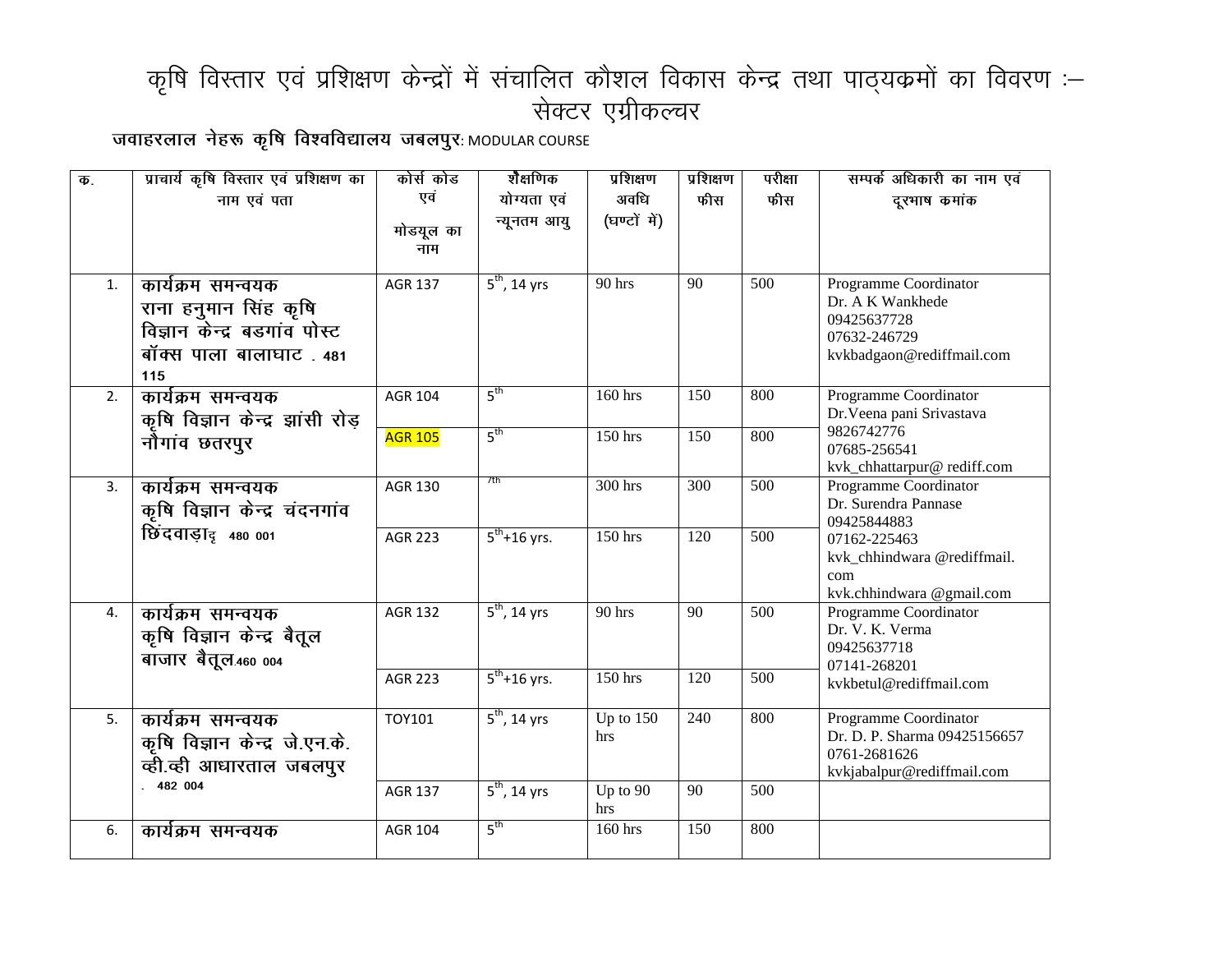|                  | कृषि विज्ञान केन्द्र नियर        | AGR 131        | $8th+14$ yrs             | 180 hrs      | 180              | 500              |                                                   |
|------------------|----------------------------------|----------------|--------------------------|--------------|------------------|------------------|---------------------------------------------------|
|                  | कलेक्ट्रेट डिंडोरी द 481 880     |                |                          |              |                  |                  |                                                   |
| $\overline{7}$ . | कार्यक्रम समन्वयक                | <b>AGR 131</b> | $8th+14$ yrs             | 180 hrs      | 180              | 500              | Programme Coordinator                             |
|                  | कृषि विज्ञान केन्द्र सागर रोड    |                |                          |              |                  |                  | Dr. Sanjay Vaishampayan                           |
|                  | पेट्रोल पम्प दमोह 470 661        | <b>AGR 134</b> |                          | Up to $90$   |                  |                  | 09827314030<br>07812-226565                       |
|                  |                                  |                |                          | hrs          |                  |                  | kvkdamoh@rediffmail.com                           |
|                  |                                  |                |                          |              |                  |                  | vsanjaykvk@yahoo.co.in                            |
| 8.               | कार्यक्रम समन्वयक                | <b>AGR 137</b> | $5th$ , 14 yrs           | $Up$ to $90$ | $\overline{90}$  | $\overline{500}$ | Programme Coordinator                             |
|                  | कृषि विज्ञान केन्द्र कल्याण      |                |                          | hrs          |                  |                  | Dr. Mrigendra Singh                               |
|                  | पुर शहडोल द 484 001              | <b>AGR 137</b> | $5th$ , 14 yrs           | Up to $90$   | $\overline{90}$  | 500              | 9425183232<br>07652-241790                        |
|                  |                                  |                |                          | hrs          |                  |                  | Mrigendra_1968@rediffmail.com                     |
| 9.               | कार्यक्रम समन्वयक                | <b>AGR 131</b> | $8th+14$ yrs             | 180 hrs      | 180              | $\overline{500}$ | Programme Coordinator                             |
|                  | कृषि विज्ञान केन्द्र बम्होरी     |                |                          |              |                  |                  | Dr. K.S.Yadav                                     |
|                  | सौड फार्म सागर                   |                |                          |              |                  |                  | 9425854876                                        |
|                  | 470002                           | <b>AGR 137</b> | $5th$ , 14 yrs           | 90 hrs       | $\overline{90}$  | 500              | 07582-288229                                      |
|                  |                                  | <b>AGR 102</b> | $5^{\text{th}}$          | $150$ hrs    | $\overline{150}$ | 800              | KVK_sagar@rediffmail.com<br>Programme Coordinator |
| 10.              | कार्यक्रम समन्वयक                |                |                          |              |                  |                  | Dr. H.S. Rai                                      |
|                  | कृषि विज्ञान केन्द्र मण्डला      |                |                          |              |                  |                  | 09926223756                                       |
|                  |                                  | <b>AGR 104</b> | 5 <sup>th</sup>          | 160 hrs      | 150              | 800              | 07642-260693                                      |
|                  |                                  |                |                          |              |                  |                  | hsrai1958@gmail.com,                              |
|                  |                                  |                |                          |              |                  |                  | kvkmandla@rediffmail.com                          |
| 11.              | कार्यक्रम समन्वयक                | <b>AGR 132</b> | $5th$ , 14 yrs           | Up to $90$   | 90               | 500              | Programme Coordinator                             |
|                  | कृषि विज्ञान केन्द्र कृषि फार्म  |                |                          | hrs          |                  |                  | Dr. S.R. Sharma<br>09977244254                    |
|                  | पिपरोध कटनी                      | <b>AGR 137</b> | -do-                     | -do          | 90               | 500              | 07622-268515                                      |
|                  |                                  |                |                          |              |                  |                  | kvk_katni2007@rediffmail.com                      |
| 12.              | कार्यक्रम समन्वयक                | AGR 131        | $8^{th}$ +14 yrs         | 180 hrs      | 180              | 500              | Programme Coordinator                             |
|                  | कृषि विज्ञान केन्द्र ने. हाइवे 7 |                |                          |              |                  |                  | A.P.Bhandarkar                                    |
|                  | रोड सिवनी                        | <b>AGR 134</b> | $8th+14$ yrs             | 120 hrs      | 120              | 500              | 09755614148                                       |
|                  | ट्र 480 661                      |                |                          |              |                  |                  | 07692-223765<br>kvk_seoni@rediffmail.com          |
| 13.              | कार्यक्रम समन्वयक                | <b>AGR 137</b> | $5^{\text{th}}$ , 14 yrs | Up to $90$   | $\overline{90}$  | 500              | Programme Coordinator                             |
|                  | कृषि विज्ञान केन्द्रस्टेशन गंज   |                |                          | hrs          |                  |                  | Dr. K. P. Tiwari                                  |
|                  | नरसिंहपुरु                       | <b>AGR 223</b> | $5^{th}$ +16 yrs.        | 150 hrs      | 120              | 500              | 9425888060                                        |
|                  |                                  |                |                          |              |                  |                  | 07792-237015                                      |
|                  |                                  |                |                          |              |                  |                  | kvknarsinghpur@rediffmail.com                     |
| 14.              | कार्यक्रम समन्वयक                | <b>AGR 137</b> | $5th$ , 14 yrs           | Up to 90     | 90               | 500              | Programme Coordinator                             |
|                  |                                  |                |                          | hrs          |                  |                  | Dr.S.S.Gautam                                     |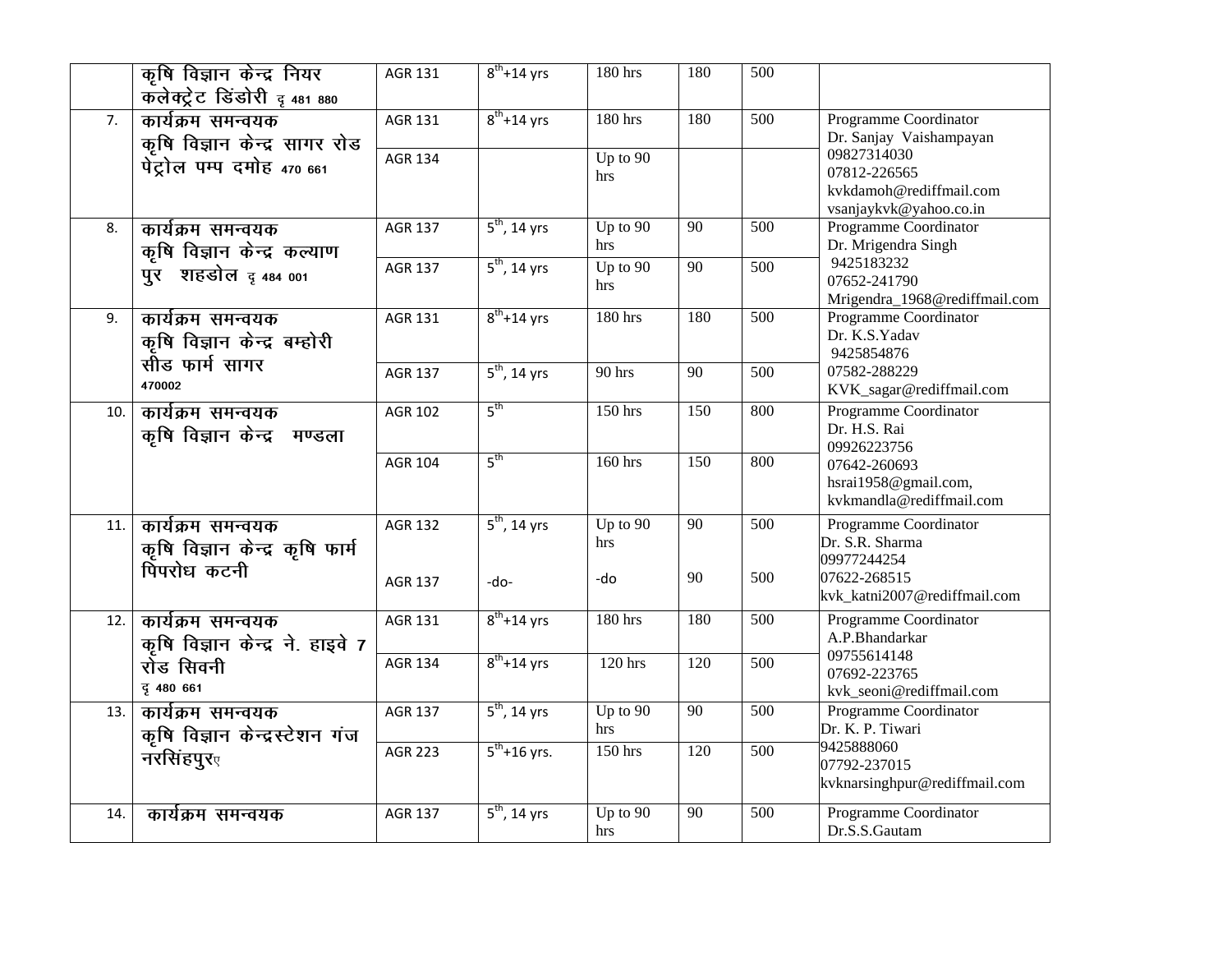|     | कृषि विज्ञान केन्द्र कुन्देशवर<br>रोड टीकमगढ़ 472 001                    | <b>AGR 140</b>                   | Graduate in<br>any disc.+20<br>yrs of age            | 180 hrs           | 480              | 500        | 09424488306<br>07683-244934<br>kvktikamgarh@rediffmail.com                                         |
|-----|--------------------------------------------------------------------------|----------------------------------|------------------------------------------------------|-------------------|------------------|------------|----------------------------------------------------------------------------------------------------|
| 15. | कार्यक्रम समन्वयक<br>कृषि विज्ञान केन्द्र पवारखेडा<br>होशंगाबाद .461 110 | <b>AGR 140</b>                   | Graduate in<br>any disc.+20<br>yrs of age            | 180 hrs           | 480              | 500        | Programme Coordinator<br>Dr. S.Mure<br>09424460783                                                 |
|     |                                                                          | <b>AGR 223</b>                   | $5^{th}$ +16 yrs.                                    | $150$ hrs         | 120              | 500        | 07574-227297<br>kvkpowarkheda@rediffmail.com                                                       |
| 16. | कार्यक्रम समन्वयक<br>कृषि विज्ञान केन्द्र सुदामा                         | <b>AGR 131</b>                   | $8^{\text{th}} + 14$ yrs                             | 180 hrs           | 180              | 500        | Programme Coordinator<br>Dr. R.C. Sharma                                                           |
|     | नगर रोड हरदा                                                             | <b>AGR 137</b>                   | $5th$ , 14 yrs                                       | Up to 90<br>hrs   | $\overline{90}$  | 500        | 9009801134<br>07642-260693<br>kvkharda@rediffmail.com                                              |
| 17. | कार्यक्रम समन्वयक<br>कृषि विज्ञान केन्द्र पडडा रीवा<br>486001            | <b>AGR 132</b><br><b>AGR 137</b> | $5^{\text{th}} + 14$ yrs<br>$5^{\text{th}}$ , 14 yrs | 120<br>90 hrs     | 90<br>90         | 500<br>500 | Programme Coordinator<br>Dr. A.K. Pandey<br>09425124291<br>07662-221426<br>kvk_rewa@rediffmail.com |
| 18. | कार्यक्रम समन्वयक                                                        | <b>AGR 134</b>                   | $8^{th}$ +14 yrs                                     | 120 hrs           | 120              | 500        | Programme Coordinator<br>Dr M S Baghel                                                             |
|     | कृषि विज्ञान केन्द्र नियर एस.<br>जी.एस कॉलेज सीधी<br>दू4 86 661          | <b>AGR 137</b>                   | $5th$ , 14 yrs                                       | Up to 90<br>hrs   | 90               | 500        | 09827373305<br>07822-252384<br>kvksidhi.2008@rediffmail.com                                        |
| 19. | कार्यक्रम समन्वयक<br>कृषि विज्ञान केन्द्र विपेज                          | <b>AGR 131</b>                   | $8^{th}$ +14 yrs                                     | $180$ hrs         | 180              | 500        | Programme Coordinator<br>Dr. B.S.Kirar                                                             |
|     | पुरशोत्तमपुर पोस्ट जनकपुर<br>पन्ना दृ488 001                             | AGR 137                          | $5th$ , 14 yrs                                       | Up to $90$<br>hrs | $\overline{90}$  | 500        | 094255-96756<br>07822-252384<br>kvkpanna@rediffmail.com                                            |
| 20. | कार्यक्रम समन्वयक<br>कृषि विज्ञान केन्द्र विकटगंज                        | <b>AHM 117</b>                   | $5th$ , 14 yrs                                       | Up to 90<br>hrs   | 120              | 500        | Programme Coordinator<br>Dr. A.K. Shrivastava<br>09926236942                                       |
|     | उमरिया 84661                                                             | <b>AGR 136</b>                   | $7^{th}$ + 150 yrs                                   | Up to 90<br>hrs   | $\overline{300}$ | 500        | 07653-222539<br>kvkumaria@rediffmail.com                                                           |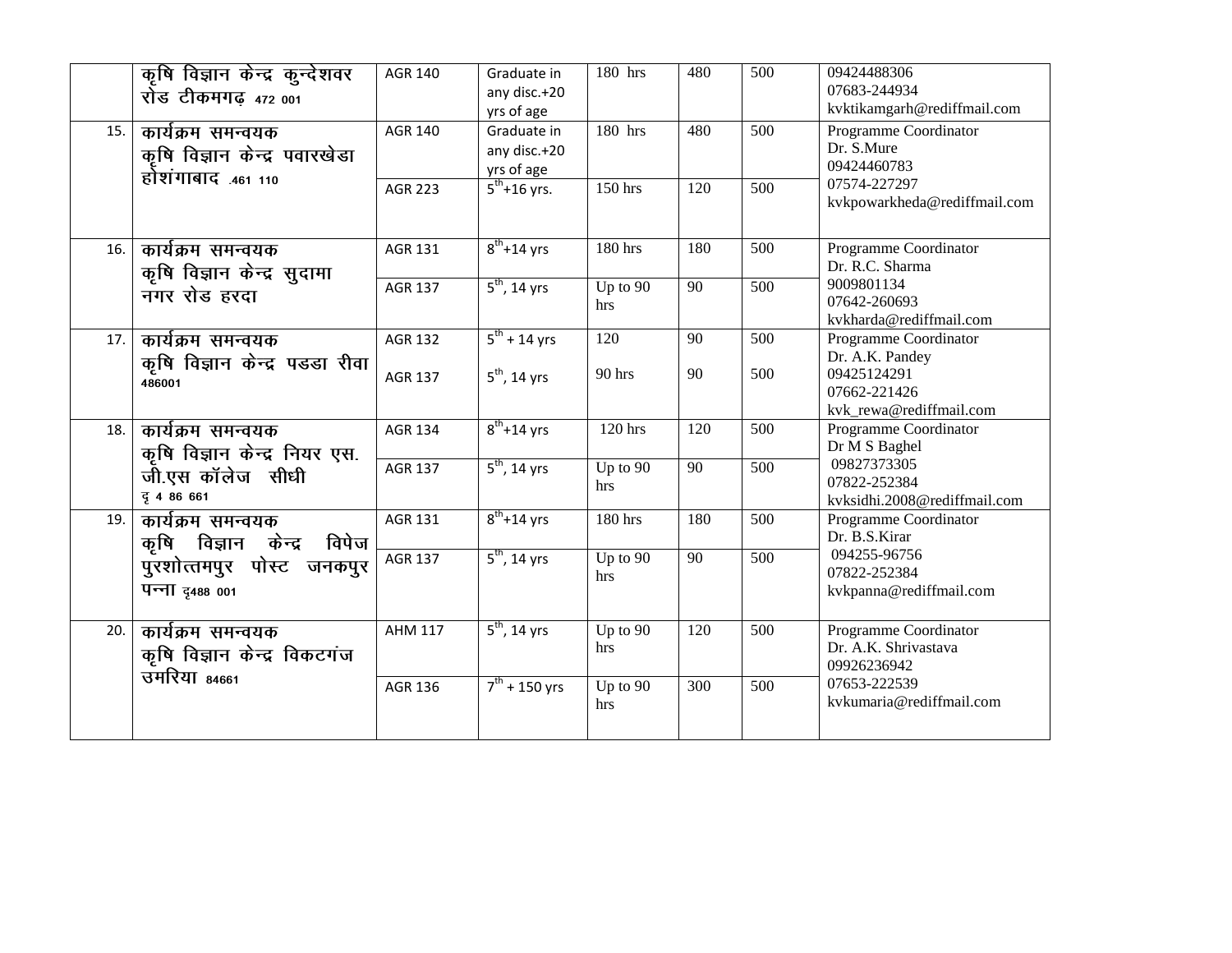## कृषि विस्तार एवं प्रशिक्षण केन्द्रों में संचालित कौशल विकास केन्द्र तथा पाठ्यक्रमों का विवरण :-सेक्टर एग्रीकल्चर

राजमाता विजयाराजे सिंधिया कृषि विश्वविद्यालय ग्वालियर MODULAR COURSE

| $\mathbf{1}$   | 1.AGR 131 | Seed Production     | $8^{th} + 14$ | 180 ਬਾਟੇ | 500 | Dr. R.P.S. Tomar,         |
|----------------|-----------|---------------------|---------------|----------|-----|---------------------------|
|                |           |                     | Year          |          |     | 07543-220226,             |
|                |           |                     |               |          |     | kvkashoknagar@rediffmail. |
|                | 2.AGR-134 | Biofertilizer       | $8^{th} + 14$ | 120 ਬਾਦੇ | 500 | com                       |
|                |           |                     | Year          |          |     |                           |
|                | 3.AGR-137 | Vermicultureing and | $5^{th} + 14$ | 90 घण्टे | 500 |                           |
|                |           | Vermi Composting    | years         |          |     |                           |
| $\overline{2}$ | 1.AGR 131 | Seed Production     | $8^{th} + 14$ | 180 ਬਾਟੇ | 500 | Dr. Sunita Mishra, 07290- |
|                |           |                     | Year          |          |     | 222426,                   |
|                | 2.AGR-134 | Biofertilizer       | $8^{th} + 14$ | 120 ਬਾਟੇ | 500 | kvkbadwani@               |
|                |           |                     | Year          |          |     | rediffmail.com            |
|                | 3.AGR-137 | Vermicultureing and | $5^{th} + 14$ | 90 घण्टे | 500 |                           |
|                |           | Vermi Composting    | years         |          |     |                           |
| 3 <sup>1</sup> | 1.AGR 131 | Seed Production     | $8^{th} + 14$ | 180 ਬਾਟੇ | 500 | Dr. R. K. S. Tomar,       |
|                |           |                     | Year          |          |     | 07522-235150, datiakvk    |
|                | 2.AGR-134 | Biofertilizer       | $8^{th} + 14$ | 120 ਬਾਟੇ | 500 | @rediffmail.com           |
|                |           |                     | Year          |          |     |                           |
|                | 3.AGR-137 | Vermicultureing and | $5^{th} + 14$ | 90 घण्टे | 500 |                           |
|                |           | Vermi Composting    | years         |          |     |                           |
| 4              | 1.AGR 131 | Seed Production     | $8^{th} + 14$ | 180 ਬਾਟੇ | 500 | Dr. R. P. Sharma, 07272-  |
|                |           |                     |               |          |     |                           |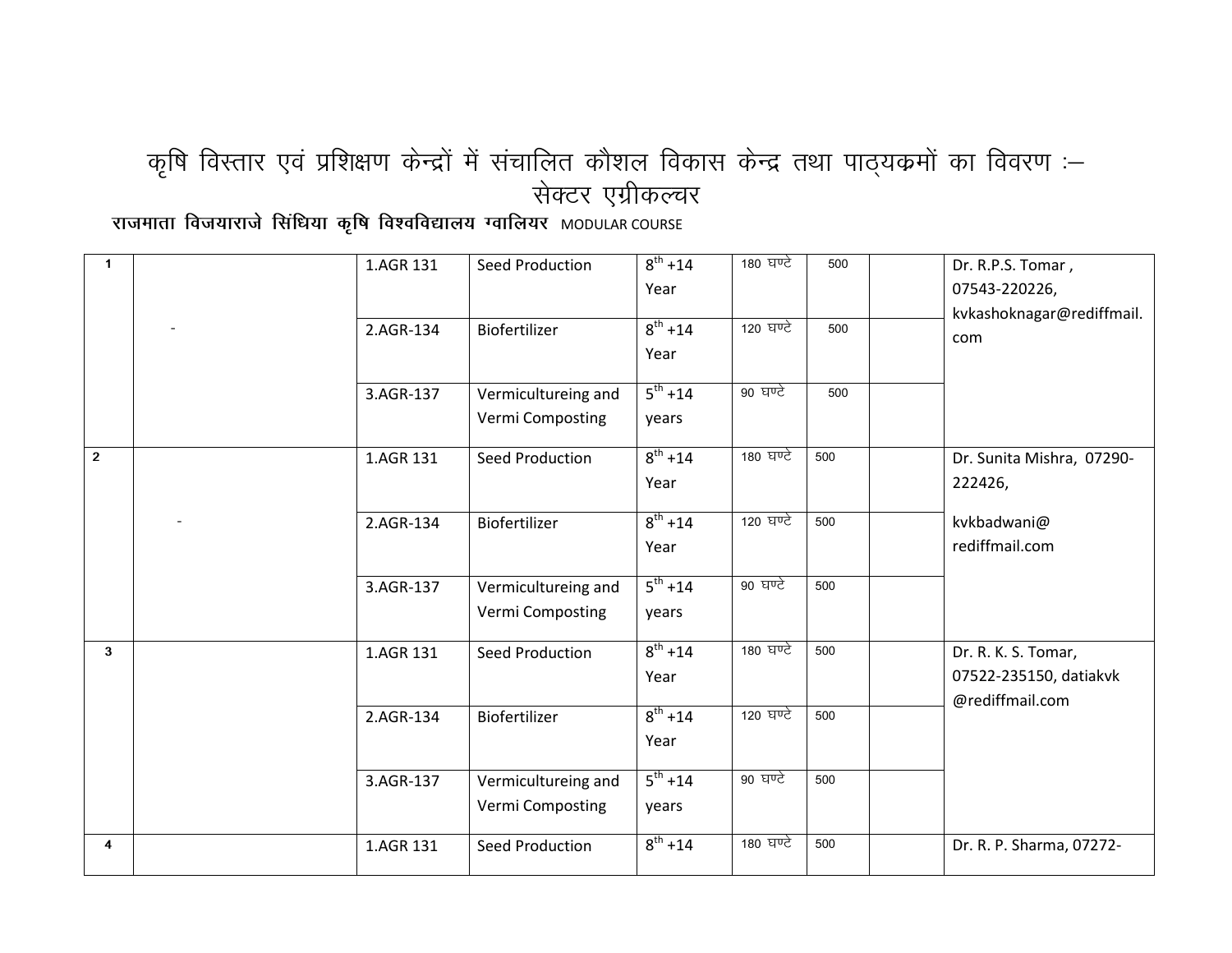|                |        |           |                        | Year          |           |     | 259139, kvkdewas          |
|----------------|--------|-----------|------------------------|---------------|-----------|-----|---------------------------|
|                |        | 2.AGR-134 | Biofertilizer          | $8^{th} + 14$ | 120 ਬਾਟੇ  | 500 | @rediffmail.com           |
|                |        |           |                        | Year          |           |     |                           |
|                |        |           |                        |               |           |     |                           |
|                |        | 3.AGR-137 | Vermicultureing and    | $5^{th} + 14$ | 90 घण्टे  | 500 |                           |
|                |        |           | Vermi Composting       | years         |           |     |                           |
| 5              |        | 1.AGR 131 | <b>Seed Production</b> | $8^{th} + 14$ | 180 ਬਾਟੇ  | 500 | Dr. A.K. Badaya, 07292-   |
|                |        |           |                        | Year          |           |     | 223351, kvkdhar           |
|                |        | 2.AGR-134 | Biofertilizer          | $8^{th} + 14$ | 120 ਬਾਟੇ  | 500 | @rediffmail.com           |
|                |        |           |                        | Year          |           |     |                           |
|                |        |           |                        |               |           |     |                           |
|                |        | 3.AGR-137 | Vermicultureing and    | $5^{th} + 14$ | 90 घण्टे  | 500 |                           |
|                |        |           | Vermi Composting       | years         |           |     |                           |
| 6              |        | 1.AGR 131 | Seed Production        | $8^{th} + 14$ | 180 ਬਾਟੇ  | 500 | Dr. G.S. Kulmi, Phone no. |
|                |        |           |                        | Year          |           |     | 07545-245360 kvkguna      |
|                |        | 2.AGR-134 | Biofertilizer          | $8^{th} + 14$ | 120 घण्टे | 500 | @rediffmail.com           |
|                |        |           |                        | Year          |           |     |                           |
|                |        |           |                        |               |           |     |                           |
|                |        | 3.AGR-137 | Vermicultureing and    | $5^{th} + 14$ | 90 घण्टे  | 500 |                           |
|                |        |           | Vermi Composting       | years         |           |     |                           |
| $\overline{7}$ |        | 1.AGR 131 | Seed Production        | $8^{th} + 14$ | 180 ਬਾਟੇ  | 500 | Dr. Raj Singh Kushwah,    |
|                |        |           |                        | Year          |           |     | 0751-2364090, kvkgwalior  |
|                |        | 2.AGR-134 | Biofertilizer          | $8^{th} + 14$ | 120 ਬਾਟੇ  | 500 | @rediffmail.com           |
|                |        |           |                        | Year          |           |     |                           |
|                |        |           |                        |               |           |     |                           |
|                |        | 3.AGR-137 | Vermicultureing and    | $5^{th} + 14$ | 90 घण्टे  | 500 |                           |
|                |        |           | Vermi Composting       | years         |           |     |                           |
| 8              | जबलपुर | 1.AGR 131 | Seed Production        | $8^{th}$ +14  | 180 ਬਾਟੇ  | 500 | Dr. I. S. Tomar, 07392-   |
|                |        |           |                        | Year          |           |     | 244367, kvkjhabua         |
|                |        |           |                        |               |           |     |                           |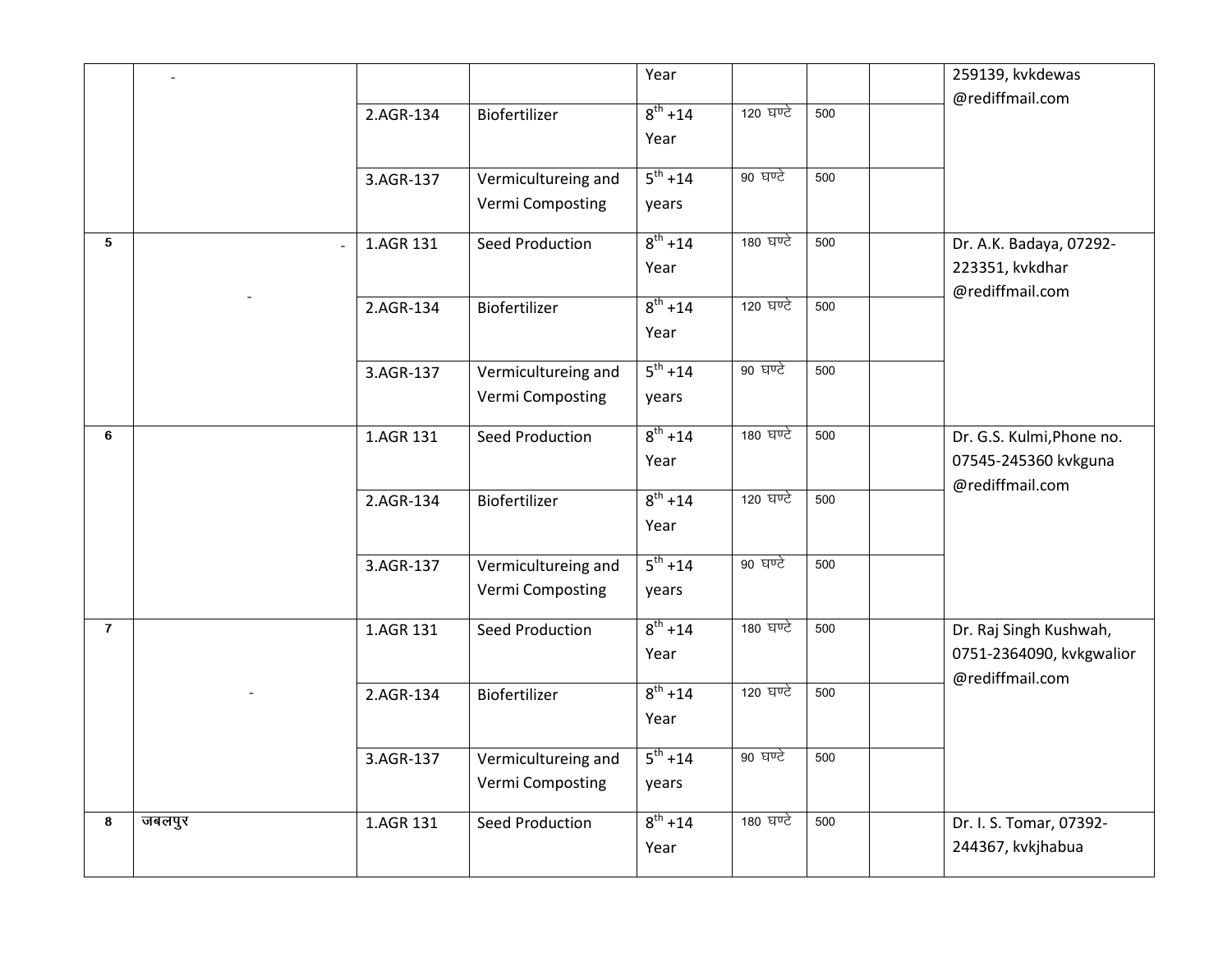|    | 2.AGR-134 | Biofertilizer                           | $8^{th} + 14$<br>Year  | 120 घण्टे | 500 | @rediffmail.com                                                       |
|----|-----------|-----------------------------------------|------------------------|-----------|-----|-----------------------------------------------------------------------|
|    | 3.AGR-137 | Vermicultureing and<br>Vermi Composting | $5^{th} + 14$<br>years | 90 घण्टे  | 500 |                                                                       |
| 9  | 1.AGR 131 | <b>Seed Production</b>                  | $8^{th} + 14$<br>Year  | 180 ਬਾਟੇ  | 500 | Dr. D. K. Vani, 0733-<br>2225604, kvk_khandwa<br>@rediffmail.com      |
|    | 2.AGR-134 | Biofertilizer                           | $8^{th} + 14$<br>Year  | 120 घण्टे | 500 |                                                                       |
|    | 3.AGR-137 | Vermicultureing and<br>Vermi Composting | $5^{th} + 14$<br>years | 90 घण्टे  | 500 |                                                                       |
| 10 | 1.AGR 131 | <b>Seed Production</b>                  | $8^{th} + 14$<br>Year  | 180 ਬਾਟੇ  | 500 | Dr. R.S. Kushwaha (I/C),<br>07529-253748, kvklahar<br>@rediffmail.com |
|    | 2.AGR-134 | Biofertilizer                           | $8^{th} + 14$<br>Year  | 120 घण्टे | 500 |                                                                       |
|    | 3.AGR-137 | Vermicultureing and<br>Vermi Composting | $5^{th} + 14$<br>years | 90 घण्टे  | 500 |                                                                       |
| 11 | 1.AGR 131 | <b>Seed Production</b>                  | $8^{th} + 14$<br>Year  | 180 ਬਾਟੇ  | 500 | Dr. R.P.S. Tomar,<br>07543-<br>220226,<br>kvkashoknagar@rediffmail.   |
|    | 2.AGR-134 | Biofertilizer                           | $8^{th} + 14$<br>Year  | 120 ਬਾਟੇ  | 500 | com                                                                   |
|    | 3.AGR-137 | Vermicultureing and<br>Vermi Composting | $5^{th} + 14$<br>years | 90 घण्टे  | 500 |                                                                       |
| 12 | 1.AGR 131 | <b>Seed Production</b>                  | $8^{th} + 14$<br>Year  | 180 ਬਾਟੇ  | 500 | Dr. C. P. Pachauri, 07423-<br>228955 kvkneemach<br>@redifmail.com     |
|    | 2.AGR-134 | Biofertilizer                           | $8^{th} + 14$          | 120 ਬਾਟੇ  | 500 |                                                                       |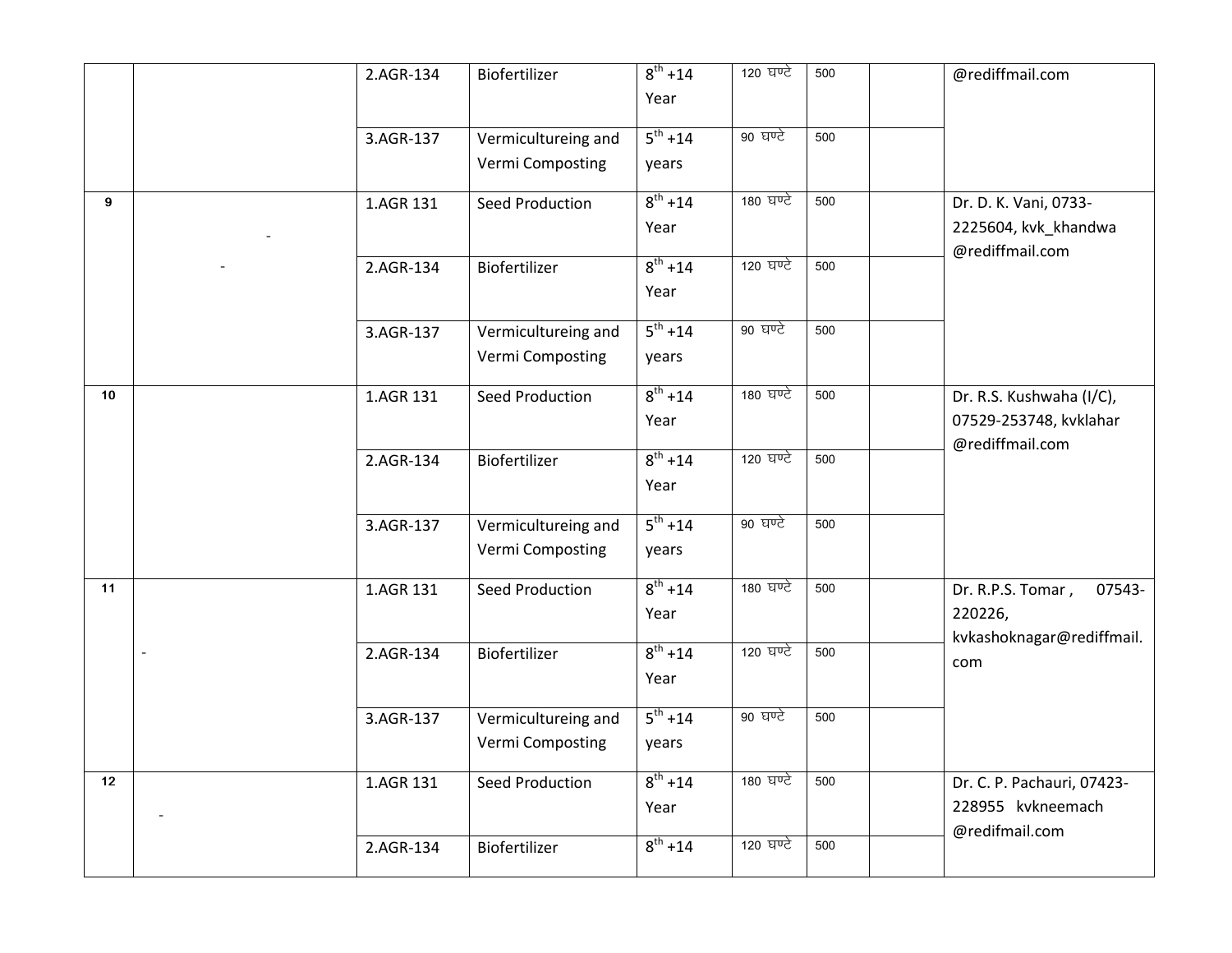|    |           |                                         | Year                   |           |     |                                                                    |
|----|-----------|-----------------------------------------|------------------------|-----------|-----|--------------------------------------------------------------------|
|    | 3.AGR-137 | Vermicultureing and<br>Vermi Composting | $5^{th} + 14$<br>years | 90 घण्टे  | 500 |                                                                    |
| 13 | 1.AGR 131 | Seed Production                         | $8^{th} + 14$<br>Year  | 180 ਬਾਟੇ  | 500 | Sh. Akhilesh Shrivastava,<br>07372-282655, kvkrajgarh<br>@yahoo.in |
|    | 2.AGR-134 | Biofertilizer                           | $8^{th} + 14$<br>Year  | 120 ਬਾਟੇ  | 500 |                                                                    |
|    | 3.AGR-137 | Vermicultureing and<br>Vermi Composting | $5^{th} + 14$<br>years | 90 घण्टे  | 500 |                                                                    |
| 14 | 1.AGR 131 | Seed Production                         | $8^{th} + 14$<br>Year  | 180 ਬਾਟੇ  | 500 | Dr. Rajeev Umat, 07364-<br>222290, kvkshajapur<br>@rediffmail.com  |
|    | 2.AGR-134 | Biofertilizer                           | $8^{th} + 14$<br>Year  | 120 घण्टे | 500 |                                                                    |
|    | 3.AGR-137 | Vermicultureing and<br>Vermi Composting | $5^{th} + 14$<br>years | 90 घण्टे  | 500 |                                                                    |
| 15 | 1.AGR 131 | <b>Seed Production</b>                  | $8^{th} + 14$<br>Year  | 180 ਬਾਏ   | 500 | Dr. A. K. Dixit, 0734-<br>2526976 kvkujjain<br>@rediffmail.com     |
|    | 2.AGR-134 | Biofertilizer                           | $8^{th} + 14$<br>Year  | 120 ਬਾਟੇ  | 500 |                                                                    |
|    | 3.AGR-137 | Vermicultureing and<br>Vermi Composting | $5^{th} + 14$<br>years | 90 घण्टे  | 500 |                                                                    |
| 16 | 1.AGR 131 | Seed Production                         | $8^{th} + 14$<br>Year  | 180 ਬਾਟੇ  | 500 | Dr. U.C. Dubey, 0755-<br>2521148, kvkciaebhopal<br>@rediffmail.com |
|    | 2.AGR-134 | Biofertilizer                           | $8^{th} + 14$<br>Year  | 120 ਬਾਟੇ  | 500 |                                                                    |